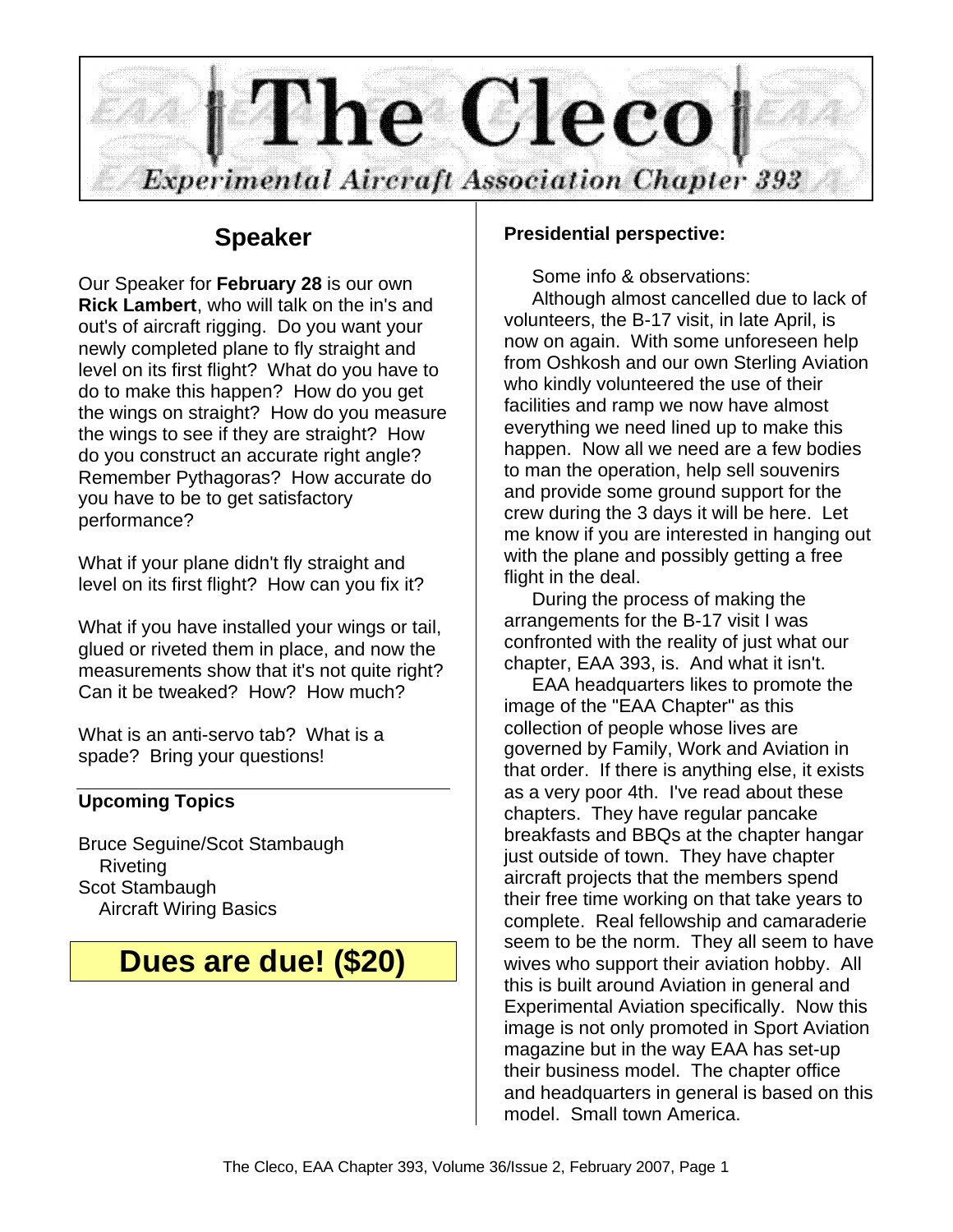Our chapter is made up of members with somewhat different priorities. Family and Work fit in the same but Aviation has dropped to the level of dozens of other competing interests. Our members seem to stand out from the general population only in that they have Aviation as one interest among the multitude of others in their lives. As for the chapter activities, well, there is no chapter hangar (and hangars in general take years on a list to even rent). The Airport is in the middle of an almost urban environment and is constantly battling the politicians (who are seeking to line their supporter's pockets) to keep it from closing. There is no such thing as anybody local promoting aviation. The airport management has made it their job to keep everyone who isn't already engaged in some form of aviation away from any of the airport operations except the FBOs. Even if we DID have a chapter hangar nobody could get onto the ramp to visit it without a ramp passkey or a security code for the gates. As for activities, apart from the monthly meetings we can barely get half the members to attend the Holiday party or even the July picnic, and it's free.

Here's the problem as I see it. We, as a chapter, seem to be a collection of strangers (just like everyone else in urban/suburban California). Most of our members know one or maybe a few of the other members but most do not know even a simple majority (I know I don't). When I first joined in the late '80s there seemed to be an amazing camaraderie and the majority seemed to be building something. Now the chapter has become mostly fliers and wanna be's with the majority having no project. Gone are the metal builders group and the composite builders group, who used to have their own additional meetings. There seems to be little club socializing because, except for a mild interest in Experimental Aviation, we seem to have little else in common.

Now the whole reason I am bringing this up is because recently I needed to put together a group of members to help with the B-17 visit and I literally ran into a wall.

Most seemed to think the visit was mildly interesting but definitely not significant enough to get involved with personally. With the exception of a few overworked officers I could find nobody interested in helping the chapter in what will amount to its only fundraising opportunity this year.

I would love to see this change but I'm not convinced it can. The board has discussed the possibility of combining the monthly meetings with some type of pot-luck dinner but we are unsure of the interest. All we can do is provide a supportive environment. If things are going to change in any significant way it is going to be because you, the members, want them to. Otherwise all I see for the chapter's future is a bunch of strangers getting together every month or so to hear someone give a talk on some Aviation topic. Much as it is now.

#### **EAA 393 Young Eagles Program**

Brother Aviators and Airmen.

I am very excited to be chosen by Pat Peters and Chapter 393 to be the next Young Eagles Coordinator. I have to begin by thanking Pat Peters for doing such a great job of leading this program for so many years. Without his devoted leadership, Chapter 393 might not have accomplished so much. It will be a big act to follow in his footsteps.

Thanks Pat, Evangeline and Tracy.

Onward and Upward:

Having a vivid memory of my first flight in a small aircraft at 12 years old, I am a true believer in the "Young Eagles" program. I was flying U control model aircraft with some neighborhood buddies when one of the boy's father walked over to the field and asked if we wanted to go up in a "real aircraft." It turned out to be a ride in a Howard, and as my friendship with Mr. Chadwick developed over the years, later in a Waco UPF-7 and a J-3 Cub. Thus started my career path of a boyhood dream. I flew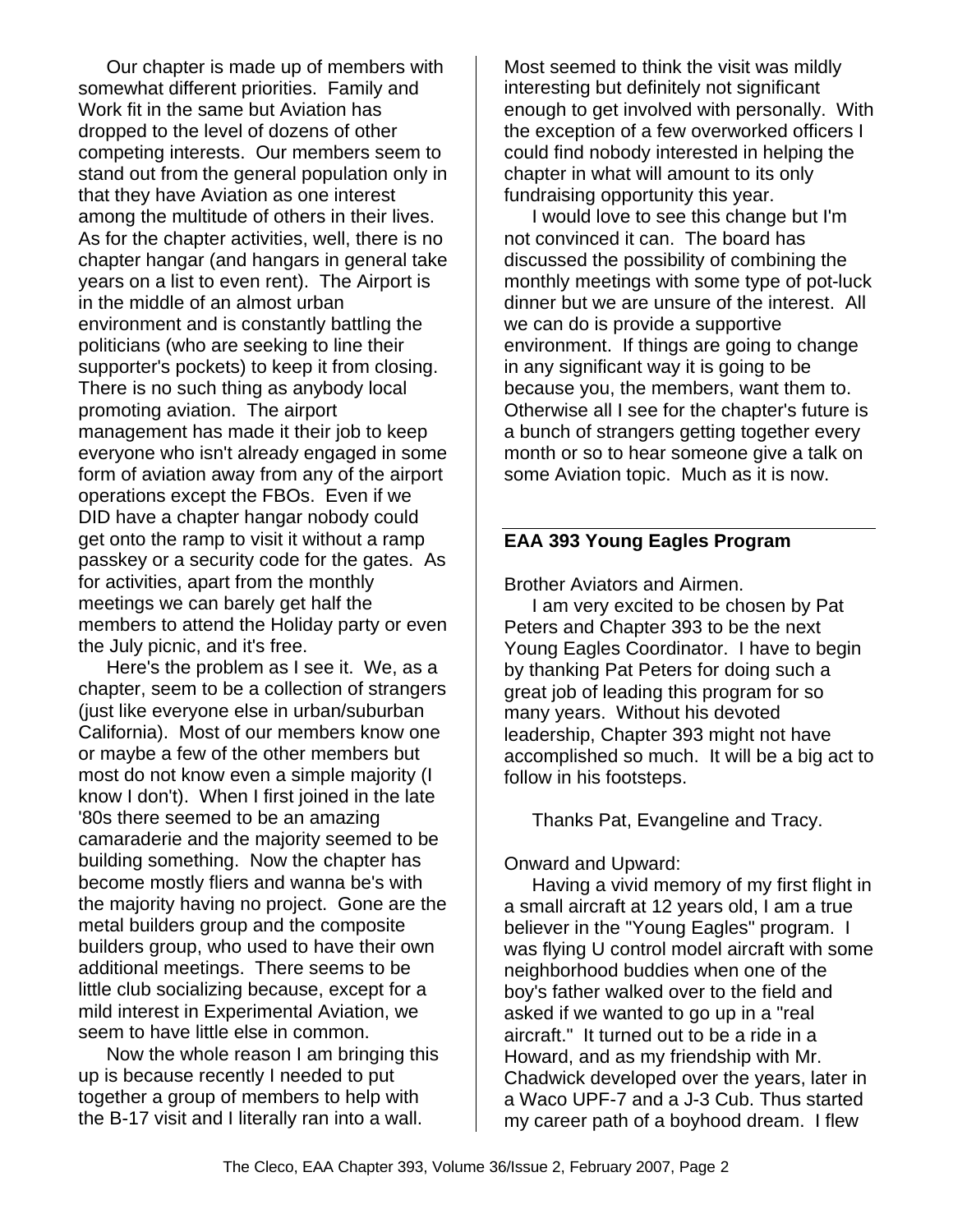helicopters for the Army with a one-year tour of duty in Vietnam. Then I was lucky to be hired by United Airlines to eventually finish on the advanced 747-400 Big Bird, flying to places that I had read about in National Geographic Magazine. I must say, almost every pilot I've been acquainted with had a similar dream and "first flight" experience. We are very fortunate to be able to provide that first flight experience to so many young people. Hopefully, Young Eagles kindles the next generation of boyhood/girlhood dreams of aviation.

#### What's Next?

Tom Poberezny in the last EAA E-gram newsletter stated that the FAA might have some restrictive changes under the "Air Tour Rule" that would affect the Young Eagles flights. If made into law, this rule change will affect the type aircraft, pilot qualifications and frequency of Y. E. activities. Standby for this new guidance!

In the meantime we will commence planning the Y.E. schedule until we hear differently from EAA or the FAA. I will distribute a schedule next meeting outlining which weekends we will plan these flights providing we have good weather. An alternate Saturday will also be published in case our plan gets scrubbed due to inclement weather. I also plan to try to include as many Boy Scout Troops as I can get the word to, for their participation. As we did once before, with Tracy's help, we will provide an environment where the boys can work on their Aviation Merit Badge on the same weekend as our Y.E. program. I would welcome comments and or guidance from those brave aviators that support our chapter's program. Please do not hesitate to send me an Email at sperli6@comcast.net, or give me a call at 925-356-5656. I am usually available from about 7:00PM until 10:00 PM. Thanks.

Best, Dick Sperling

## **EAA 393 General Meeting**

January 24, 2007

#### **Announcements**

There is a Sport Air Workshop on experimental aircraft construction in Watsonville. [These occur fairly regularly -see the internet for current announcements - Ed.]

Golden West Air Show has moved to the end of June to avoid conflicts with other events. The new date has been put on the chapter calendar on the Web.

There has been a dearth of volunteers for the B-17 visit. Also, the airport has a large car show scheduled for the weekend immediately before the B-17 is scheduled to arrive. Given that, Ken was inclined to cancel the B-17 visit and he informed EAA headquarters of the difficulty. [EAA headquarters response was to provide more assistance to us, and to ask Ken to reconsider. As Ken noted, most of the elements are now in place to go ahead with the B-17 visit, EXCEPT volunteers. - Ed.]

#### **Introductions**

By popular request, introductions were given more priority; and Scot, our speaker, was happily able to delay his presentation a bit.

Duane Allen is a former webmaster, newsletter editor, and Young Eagles coordinator. He had a Cessna Cardinal which is being updated with a new panel; a Cessna Turbo 182 which he is flying; and he has a share in Bill Call's Lancair ES, which is waiting for more money to order the engine.

Rick Lambert is the Chapter's technical counselor. He is currently working on a Europa.

Ron Robinson has a Glasair I RG, which is 15 years old with 1200 hours.

Phil Jenkins has a Glasair II S RG, which he finished about 12 years ago.

Bob Belshe has a Lancair 235/320 which he purchased about 12 years ago and has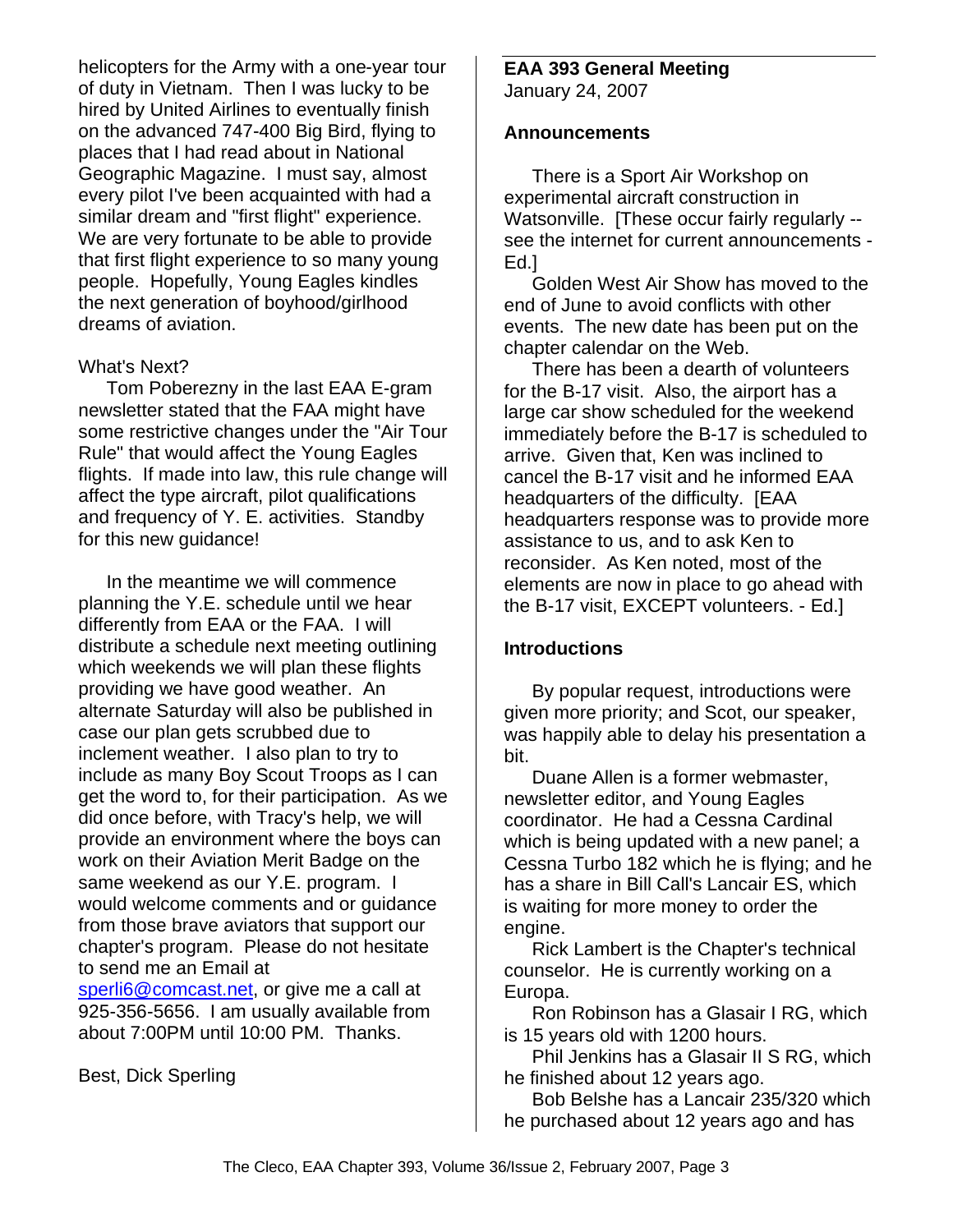750 hours on it. He has made several modifications, including a larger engine.

Fred Egli has a Lancair IV, which he completed in 1998. He now has about 600 hours on it and flies nice. He took the plane to Alaska in 2005 on a group tour and had a great time.

Keith Martz has had a Comanche since 1973. It is in for its annual right now. He started on a Glasair I and got it about 2/3 together, but now it is waiting for somebody else to finish it. He has all the parts, including the wing extensions.

Harvard Holmes has a 1966 Mooney M20E to fly, and is working on a Lancair IV-P.

Scott Achelis has an RV-6A that is about 10 years old.

Pete Mitchell is helping Don Baldwin work on his Sonex.

Rob Hadley is working on a Cozy Mark IV and has the fuselage finished ready for covering.

Don Baldwin is working on the wiring for his Sonex. It is about 40° in his garage.

Ray Nilson has an RV-9A under construction. He is starting on the wiring radio, transponder, EFIS, etc. He has a 6 cylinder Eggenfellner Subaru engine ready to go on it. The gear has been fit, but not installed yet.

Pat Peters is our ex-Young Eagles coordinator. He has an RV-6A in progress with an 8 cylinder Jabiru engine. He just got the GPS for installation. His Cherokee just finished its annual and last Saturday the battery died, but it's now fixed.

Bruce Seguine has an experimental Swift with a newly overhauled engine. It how has 1 hour on the engine. His Gem engine monitor went out.

Ernst Freitag has an RV-8 with about 300 hours, and he is working on an RV-10. He has the wings and empennage done. He went to Oshkosh last summer.

Dick Sperling is our new Young Eagles coordinator and he is getting material from National and starting to plan the year's events. He is looking forward to lots of help from the Chapter. He has been active in

Boy Scouts and hopes to coordinate that with the Young Eagles events.

Gary Stoffer is a new/old member and is flying an RV-8. He also went to Oshkosh last summer.

Chris Bristow has a Bearhawk under construction.

Peter Degl'Innocenti has a ¾ scale replica P-40 under construction. He has been spending a long time on the landing gear and expects to have that worked out by early spring. Then he can do the rest of the wing.

Doug Knight has an experimental Bearhawk under construction, but has made no progress in the last 2 years. He is working on a number of projects for people around the airport.

Jim Veatch has a Kitfox VII.

Scot Stambaugh has an F1 Rocket, but has been too busy with his new business to fly it for the last 3 months.

Ken McKenzie has a Glastar that has sitting for far too long. He now has a place to store the fuselage, giving him enough room to work on the wings, and he hopes to start work on them in the next month. He noted that New Glastar has stopped producing the Glastar as a kit, so it is now an orphan, although parts are still available for it.

#### **Presentation**

Our V.P., Scot Stambaugh reviewed a list of flight test cards that had been put together by a fellow F1 Rocket pilot. This pilot also flies U-2s for the Air Force and graduated from the Air Force test pilot school.

The following topics are covered in his test cards: FIRST TEST FLIGHT CONFIRM FIRST FLIGHT RESULTS VALIDATE ENGINE RELIABILITY SLOW FLIGHT TEST CLIMBS AND DESCENTS AIRSPEED IN-FLIGHT ACCURACY CHECK STALLS CLIMB SPEEDS STABILITY AND CONTROL CHECKS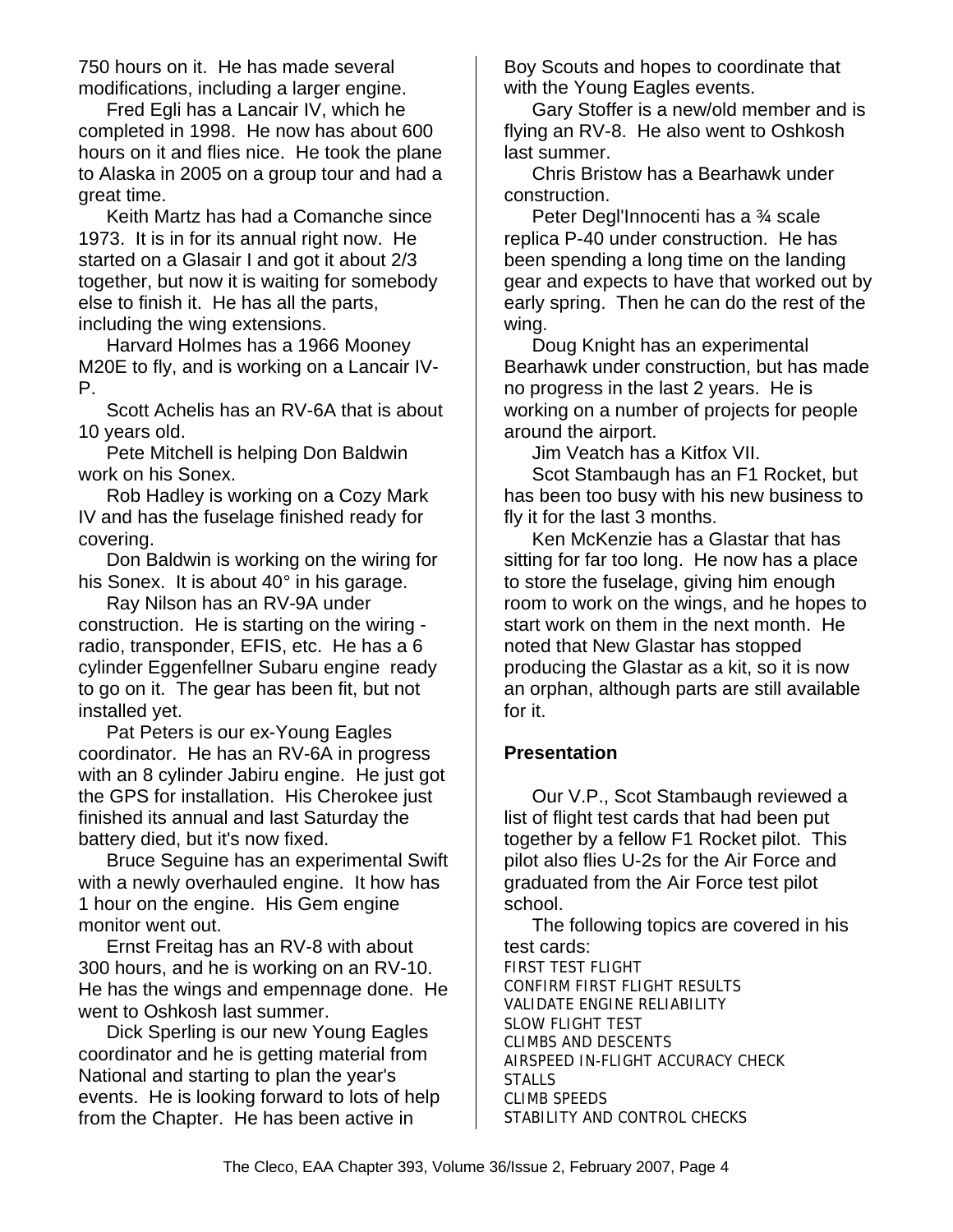ACCELERATED STALLS "G" LIMIT TESTING EXPLORE WEIGHT & BALANCE LIMITS (8 FLIGHTS) FUEL CONSUMPTION (6 FLIGHTS) MAGNETIC COMPASS CALIBRATION AEROBATIC TESTING NIGHT OPERATION

These cards are specific to the F1 Rocket that he was testing, but they form a good framework for your own tests. http://www.eaa393.org/Presentations/ScotS flt\_tst2007/index.htm

There was a discussion of the test cards and flight testing. The following points were noted: Rick Lambert noted that you should write down all the stuff that you want to look at during the flight. Bruce Seguine noted that the FAA has a really nice page on test flights.

#### http://www.faa.gov/library/manuals/aircraft/m edia/ac90-89a.pdf

Ernst Freitag noted that for ballast you can get lead shot from a gun shop -- maybe even sell it back to them after you are done.

#### **EAA 393 Board Meeting**

February 6, 2007

Attending: Ken McKenzie, Louis Goodell, Dick Sperling, Guy Jones, Harvard Holmes.

The next speaker was identified.

Ken McKenzie reviewed the progress of the B-17 event.

Our Treasurer reports that over half of the members have paid their 2007 dues.

Our Treasurer, Louis Goodell renewed our web domain registration.

The Board reviewed ideas to improve membership attendance, including having some sort of dinner before a usual meeting. This seems attractive, but no one has taken the idea and "run with it."

Harvard Holmes was requested to print a page or two of pictures each month for the displays in our meeting room.

The date of our annual picnic was confirmed as July 21<sup>st</sup>.

#### **EAA 393 Fly Out to Watsonville** February 3, 2007

Our fly out was organized by Scott Achelis.

It was delayed until February 3<sup>rd</sup> to accommodate some nasty weather in the Bay Area a week earlier. Even on the third the weather was clear of clouds but very hazy until around noon time. Harvard Holmes came from Oakland and landed SVFR; and then he and Duane Allen departed SVFR to get to Watsonville around noon. Others waited for the visibility to reach 3 mi. then proceeded to WVI where it was 5-6 mi. visibility. Then we all had a nice lunch at the restaurant.

Lots of people and planes came and there were several empty seats! I think we had about 16 people.



Duane Allen and Audrey came in this Cardinal.



Here is Keith Martz in his Commanchee with Tony Tiritilli's Cherokee in the background.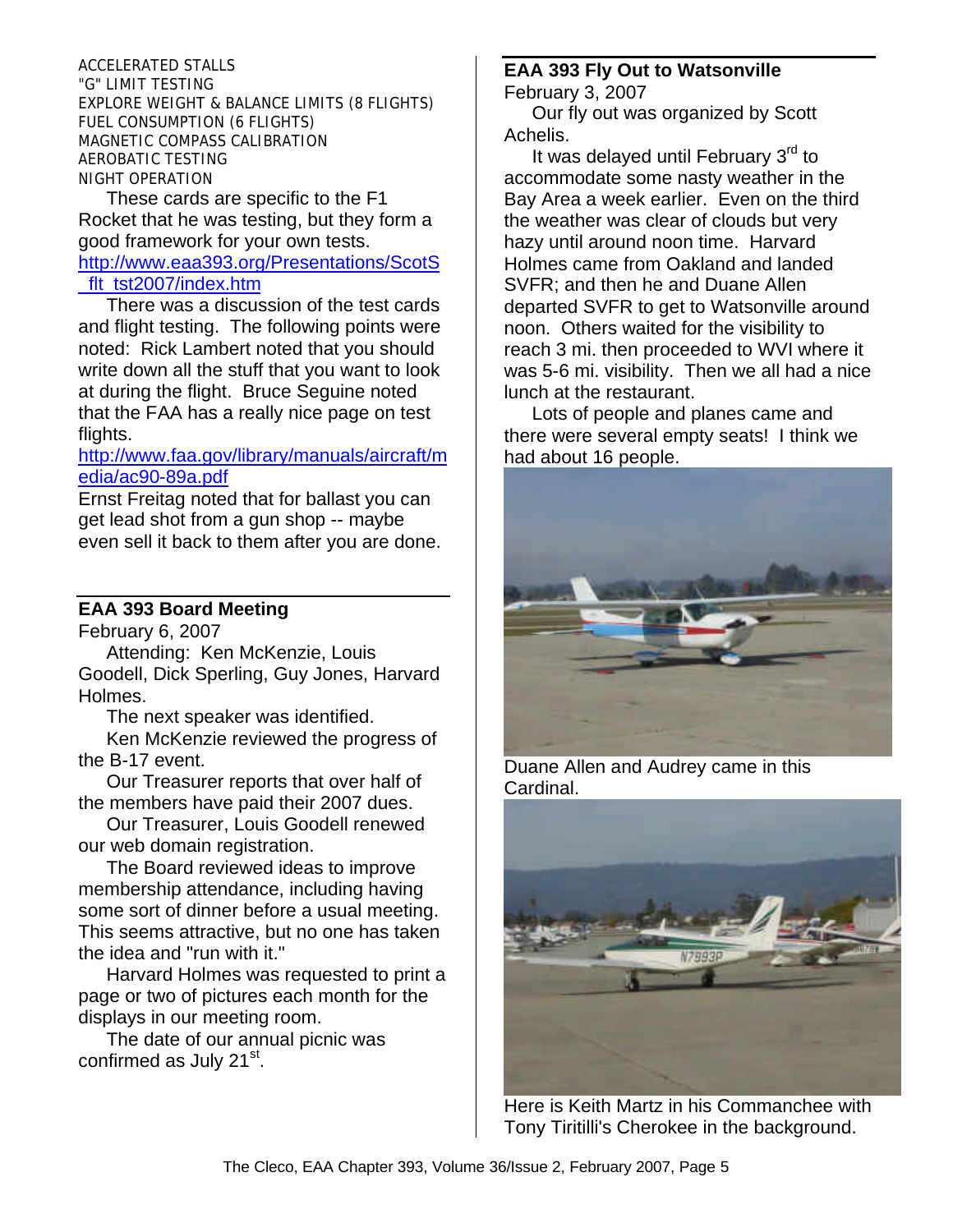

We pretty much took over the back wall and corner of the restaurant.



Here is the view from the other end of the table.

#### **EAA 393 Fly Out to Petaluma** February 17, 2007

On the spur of the moment, more or less, Harvard invited a few others to join him at Lampson (Clearlake). Unfortunately, he didn't check that the restaurant was open, so we ended up going to Petaluma. This was one of the few times that Bruce Milan has joined us in his beautiful bright red Questair Venture.





The group walking back from Lunch.

**Harvard and Sara Holmes build a Lancair** (continued from the May, 2006 Cleco) **WEEK THREE**

After the windows are glued to the fuselage skin and the door frame installed, the top of the fuselage is removed from the bottom and the window joints are further strengthened with strips of carbon fiber that join the inner surface of the windows to the inside of the fuselage skin.



Sara is applying a mixture of epoxy and micro to fill the gaps between the windows and the inside of the fuselage skin. For the rear window, this mixture has already been covered with the carbon fiber strips and then with peel ply. The rest of the windows will be done shortly.

The next major job is installing the retractable step and the wing fairings. The retractable step fits on the outside of the fuselage but inside the wing fairings. A temporary mold is built on the outside of the fuselage to create a flat surface where the retractable step will be attached. The mold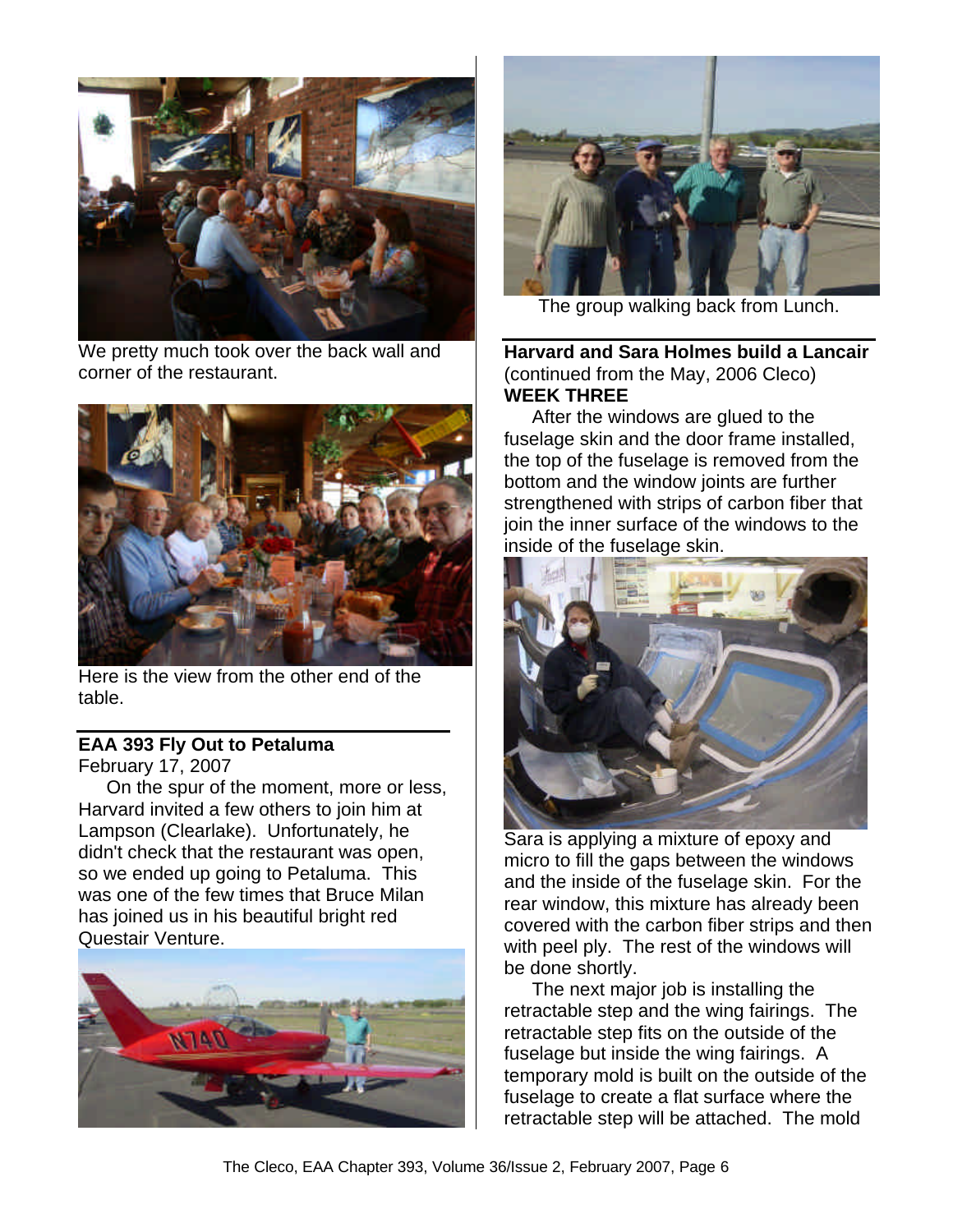is filled with epoxy, flox and micro, allowed to set up and then sanded smooth. Z brackets are installed between the landing gear box and the fuselage to reinforce the fuselage skin where the retractable step will mount. This requires a great deal of trial and error fitting in a rather tight space, so it takes a while. An access panel is cut in the wing fairing where it will cover the retractable step, and Sara makes the pieces for the access plate.

The wing fairings comprise three long strips of rather floppy fiberglass for each wing and they require some internal structure to give them rigidity. Installation of the wing fairing begins with the construction of a rib that is temporarily attached to the wing adjacent to the fuselage.



Above, Sara has cut the rib to shape and attached it to the wing with some small blocks of wood and super glue. Two more pieces, at the leading and trailing edges, are done similarly to this one between the spars.



The wings are bolted onto the fuselage and the wing fairings are fitted between the fuselage and the inner edge of the wing. The fairing rib, temporarily attached to the wing, holds the fairing in the correct position on the wing, while clecos are used to attach the fairings to the fuselage. Kerry, our technician, and Harvard check the fit of the lower fairing piece.

After checking the fit, the fairings are glued to the fuselage and to the fairing rib with epoxy and flox and allowed to "set" over the weekend.

*[To Be Continued…]*

**The Experimental Aircraft Association Chapter 393 of Concord, CA** P.O. Box 272725 Concord, CA 94527-2725

Web page: http://www.eaa393.org/ Email: nle@eaa393.org

Officers for 2006-2007 President: Ken McKenzie pres@eaa393.org 925 283 3119 Vice President: Scot Stambaugh veep@eaa393.org 925 962 0255 Secty/Treas Louis Goodell secty@eaa393.org 925 682 4198 Newsletter Ed. Harvard Holmes nle@eaa393.org 510 526 5347 Board Chairman Peter Degl'Innocenti cob@eaa393.org 925 756 6172 Tech. Counselor Rick Lambert tc@eaa393.org 925 689 3799 Young Eagles Dick Sperling yec@eaa393.org 925 356 5656 Photographer Tom Howard photog@eaa393.org 925 933 6015 Membership Bob Belshe members@eaa393.org 925 376 7677 Webmaster Harvard Holmes webmaster@eaa393.org 510 526 5347